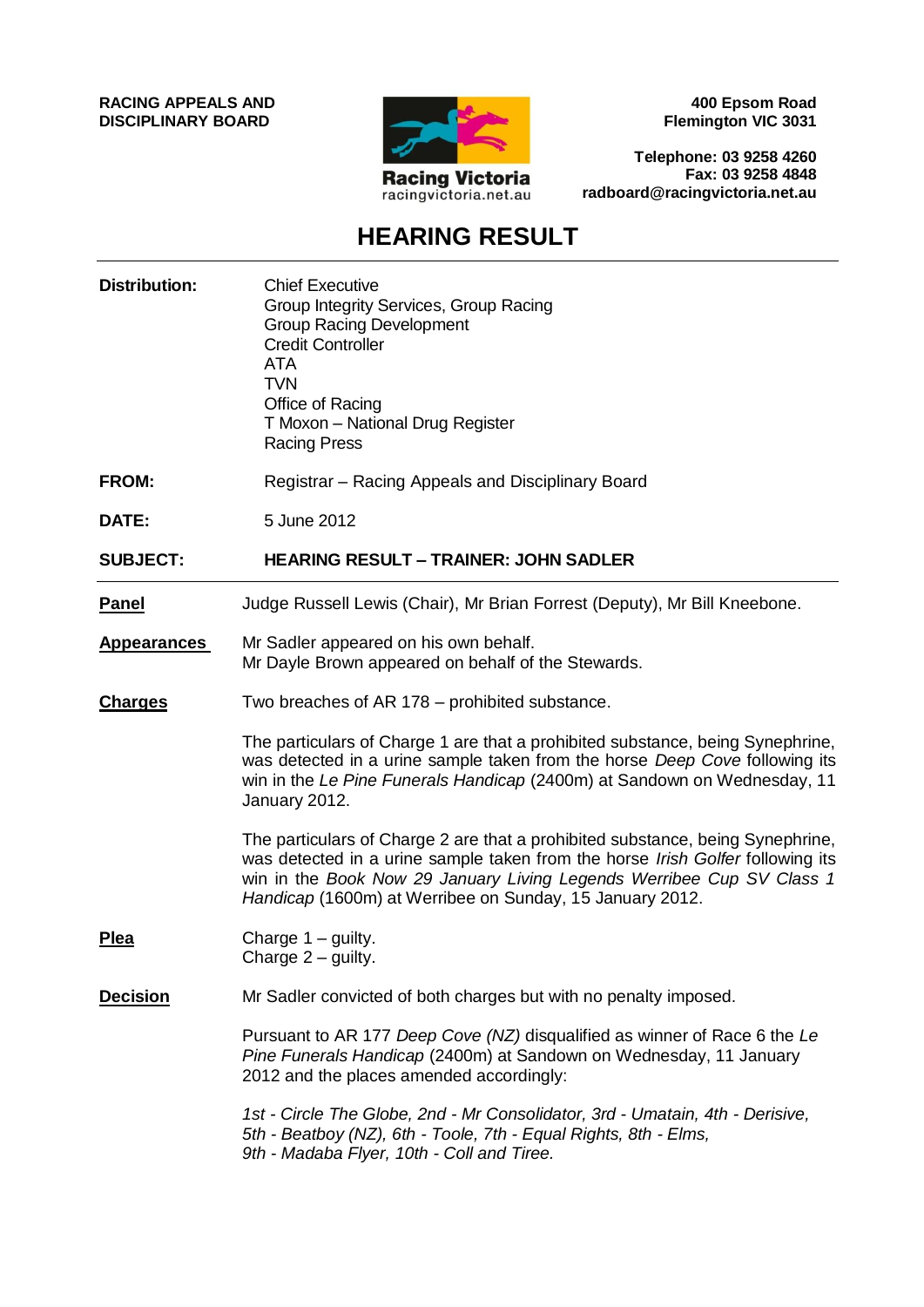#### **Decision (cont)** Pursuant to AR177 *Irish Golfer* disqualified as winner of Race 7 the *Book Now*  29 January Living Legends Werribee Cup SV Class 1 Handicap (1600m) at Werribee on Sunday, 15 January 2012 and the places amended accordingly:

*1st - Con Thrust, 2nd - Noble Twostep, 3rd - Stynes, 4th - Soliciting, 5th - Xaar Best, 6th - Krupp Diamond, 7th - Dashful, 8th - Repudiate, 9th - Medal Day.*

**Georgie Gavin Registrar - Racing Appeals and Disciplinary Board**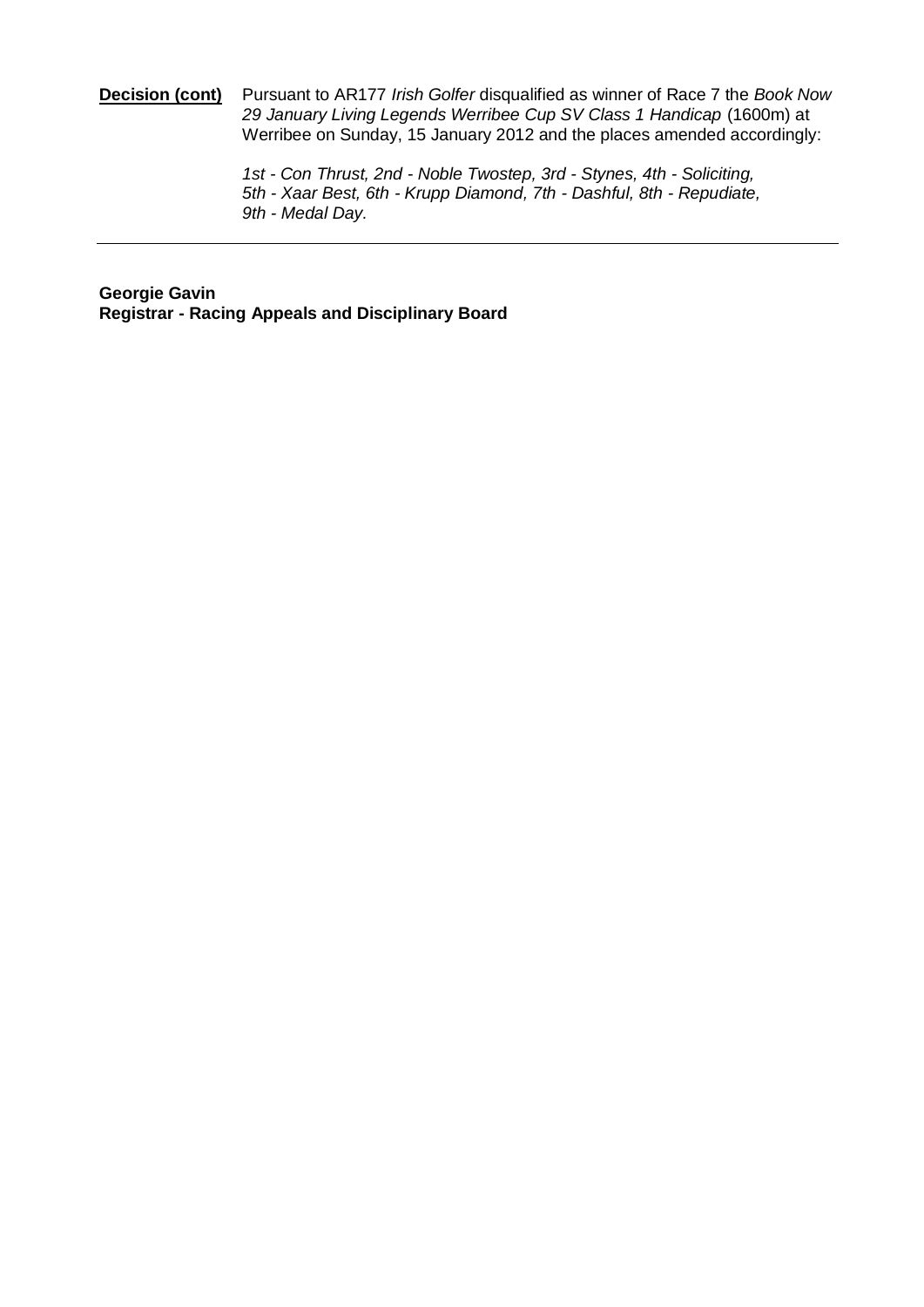# **TRANSCRIPT OF PROCEEDINGS**

#### **RACING APPEALS AND DISCIPLINARY BOARD**

\_\_\_\_\_\_\_\_\_\_\_\_\_\_\_\_\_\_\_\_\_\_\_\_\_\_\_\_\_\_\_\_\_\_\_\_\_\_\_\_\_\_\_\_\_\_\_\_\_\_\_\_\_\_\_\_\_\_\_\_\_\_\_

**HIS HONOUR JUDGE R.P.L. LEWIS, Chairman MR B. FORREST, Deputy Chairman MR W. KNEEBONE**

#### **EXTRACT OF PROCEEDINGS**

**DECISION**

### **IN THE MATTER OF TWO BREACHES OF AR 178 - PROHIBITED SUBSTANCE**

### **TRAINER: JOHN SADLER**

#### **MELBOURNE**

#### **TUESDAY, 5 JUNE 2012**

MR D. BROWN appeared on behalf of the RVL Stewards

MR J. SADLER appeared on his own behalf